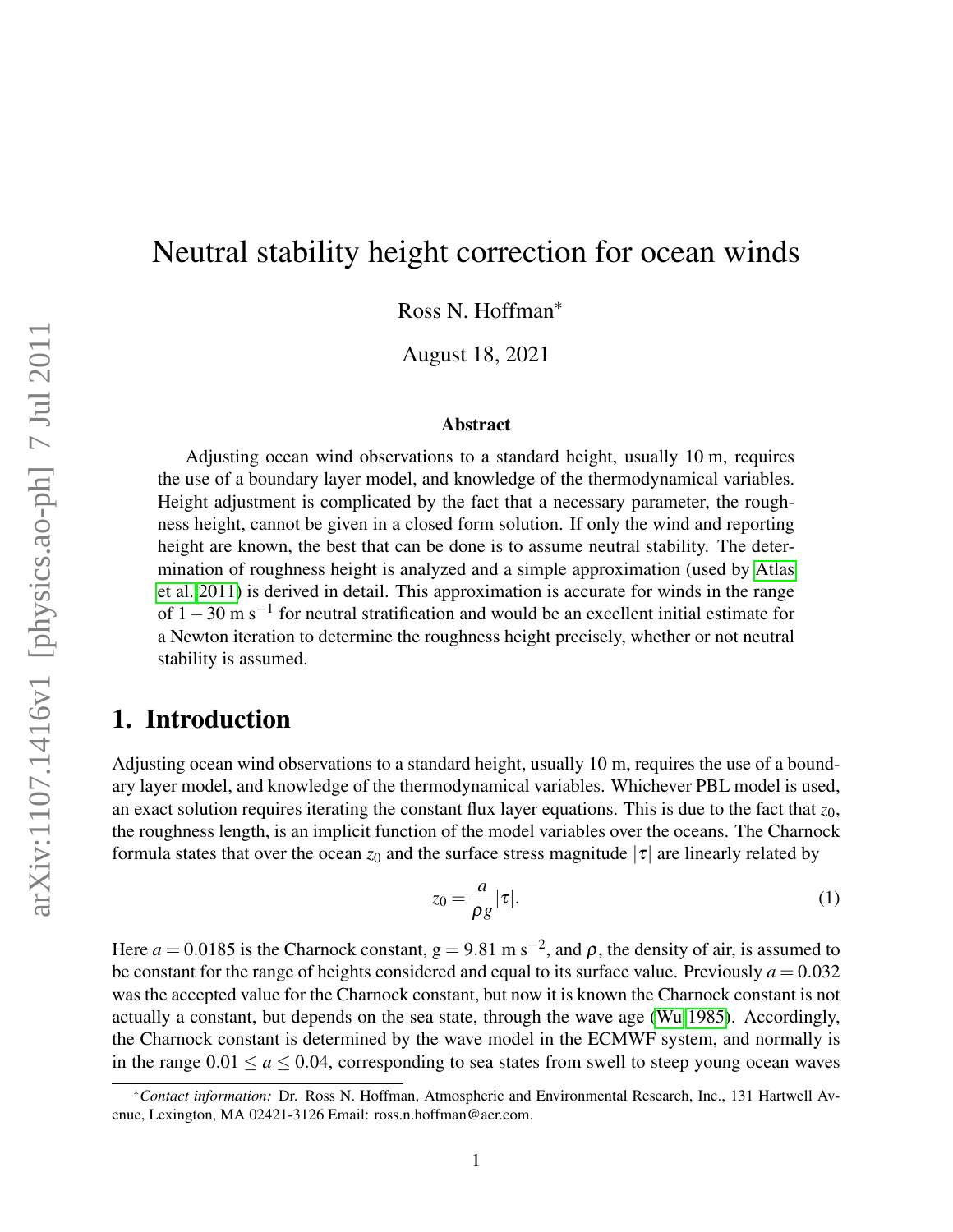[\(Hersbach 2011\)](#page-5-2). While values of *a* as large as 0.1 sometimes occur in the ECMWF system, a typical value is  $a = 0.018$ , which agrees with the value of 0.0185 used here and by [Wu](#page-5-1) [\(1985\)](#page-5-1). Note that Eq. [\(1\)](#page-0-0) neglects the contribution of molecular viscosity which is important at low wind speeds (e.g., [Hersbach 2011\)](#page-5-2). However, at low wind speeds the height correction and consequently errors made in the height correction should be small.

Surface stress determined from

<span id="page-1-0"></span>
$$
\tau = -\rho C_d |V| V \tag{2}
$$

also depends on  $z_0$  through the neutral drag coefficient, and in the unstable case through the similarity function, usually denoted  $f(Ri)$  where  $Ri$  is the Richardson number. In Eq. [\(2\)](#page-1-0) V is the vector wind at some height *z*, |*V*| is the magnitude of the vector wind, the wind and stress vectors are assumed to be parallel for the range of heights considered, and the drag coefficient  $C_d$  is given by the product of the similarity function  $f(Ri)$  and the neutral drag coefficient

<span id="page-1-2"></span>
$$
C_{dn} = \left[\frac{k}{\log\left(\frac{z}{z_0}\right)}\right]^2.
$$
 (3)

Here the von Kármán constant  $k = 0.4$ . See [Hoffman and Louis](#page-5-3) [\(1990\)](#page-5-3) for details.

NWP models usually "cheat" and use the value of  $\tau$  of the previous time step to find  $z_0$  through the Charnock formula. Actually using old values to evaluate the dissipative terms can be a good policy as this can reduce computational instability. But outside of a model we must calculate  $z_0$ implicitly. For this purpose we substitute the absolute value of Eq. [\(2\)](#page-1-0) into Eq. [\(1\)](#page-0-0) and then use the expresseion for  $C_d$  to obtain

<span id="page-1-1"></span>
$$
z_0 = \frac{a}{g} C_d |V|^2 = \frac{a}{g} f(Ri) \left[ \frac{k|V|}{\log \left(\frac{z}{z_0}\right)} \right]^2 \equiv h(z_0; |V|, z, Ri). \tag{4}
$$

For neutral stratification,  $Ri = 0$ , and  $f(Ri) = 1$ . To solve Eq. [\(4\)](#page-1-1) we must iterate. To begin the process, [Hoffman and Louis](#page-5-3) [\(1990\)](#page-5-3) estimated  $C_d$  as a linear function of |*V*| and then obtained the initial estimate of  $z_0$  from the Charnock relationship. Then Eq. [\(4\)](#page-1-1),  $z_0 = h$ , is iterated. This converges to a good approximation within a few iterations. It is then possible to switch to a Newton iteration to solve  $z_0 - h \equiv f(z_0) = 0$ . The Newton method requires the partial derivative of *h* with respect to  $z_0$ . This can be evaluated using the tangent linear code corresponding to the calculation of *h* by setting all inputs to zero except for that corresponding to *z*0, which is set to unity. The advantage of the Newton method is that it iterates to machine precision in 2-4 steps from a reasonable start. (With an unreasonable start it can diverge.) With a solution exact to machine precision one can then skip the iteration in the adjoint and/or tangent models. As an alternative within the context of the ECMWF system, [Hersbach](#page-5-2) [\(2011\)](#page-5-2) describes an accurate fit for  $C_{dn}$  and  $z_0$  as functions of neutral wind speed and the Charnock value, two parameters available in the interface between the ECMWF atmospheric and wave models.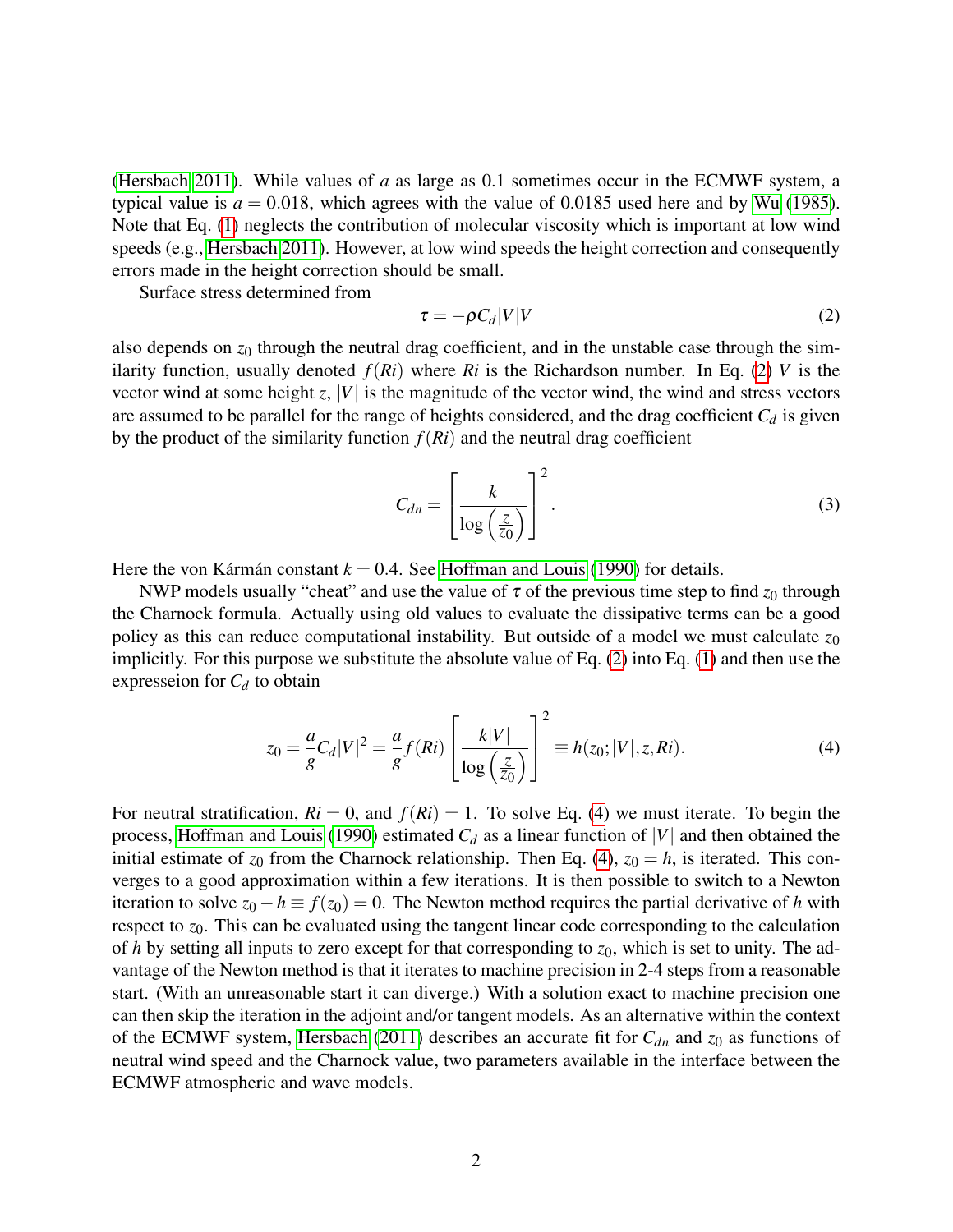#### 2. Height correction for ocean winds

Knowing  $z_0$  is equivalent to knowing the stress, and we can then solve Eq. [\(4\)](#page-1-1) for |*V*| at any height, *z*, if only we know the Richardson number. In particular, Eq. [\(4\)](#page-1-1) states that  $C_d^{\frac{1}{2}}|V|$  is conserved as we vary the height *z*. However *Ri* depends on knowing the stratification of the boundary layer. In what follows we assume that only the wind and reporting height are known. Then the best that can be done is to assume neutral stability, and in the rest of this treatment *V* will denote the neutral stability wind. Now,  $C_{dn}^{\frac{1}{2}}|V|$  is conserved, allowing us to determine the 10 m neutral wind speed  $|V_{10}|$  from an observation at some other height according to:

<span id="page-2-0"></span>
$$
|V_{10}| = \left[\frac{\log(10/z_0)}{\log(z/z_0)}\right]|V|.
$$
 (5)

Note that according to Eq. [\(5\)](#page-2-0), the ratio between neutral stability winds at two levels is entirely determined by  $z_0$  and the two heights.

Once  $z_0$  is determined, the neutral wind, defined by

<span id="page-2-1"></span>
$$
\tau = -\rho C_{dn}|V|V,\tag{6}
$$

is easily determined from knowledge of  $z_0$  alone according to

<span id="page-2-2"></span>
$$
V = \left(\frac{g}{ak^2}\right)^{\frac{1}{2}} z_0^{\frac{1}{2}} \log\left(\frac{z}{z_0}\right),\tag{7}
$$

which is obtained by combining Eq. [\(6\)](#page-2-1) with Eq. [\(1\)](#page-0-0) and making use of Eq. [\(3\)](#page-1-2). A few sample calculations using Eq. [\(7\)](#page-2-2) are presented in Table [1](#page-2-3) for heights of 4, 10, and 19.5 m. In Table [1](#page-2-3) we see that the variation in  $z_0$  is two orders of magnitude greater than the variation in wind speed. Over this range of wind speed, the correction factors for determining  $|V_{10}|$  vary by as much as 5%. This variation is the same order of magnitude as the corrections, and is therefore worth accounting for.

<span id="page-2-3"></span>Table 1: Sample calculations based on Eq. [\(7\)](#page-2-2). The  $z_0$  values are equal to  $2^{-j}$  but have been multiplied by 10<sup>6</sup> for presentation in this table. The  $|V_{10}|$  values are in m s<sup>-1</sup> and are calculated using Eq. [\(7\)](#page-2-2). The ratios in columns 4 and 5 are equal to the term in square brackets in Eq. [\(5\)](#page-2-0). The last column contains the estimated value of  $z_0$  from Eq. [\(12\)](#page-3-0).

|    | $z_0 \times 10^6$ | $ V_{10} $ | $ V_{10}/V_4 $ | $ V_{10}/V_{19.5} $ | $\hat{z}_0 \times 10^6$ |
|----|-------------------|------------|----------------|---------------------|-------------------------|
| 14 | 61                | 5.4        | 1.08           | 0.947               | ხŏ                      |
| 11 | 488               | 12.6       | 1.10           | 0.937               | 493                     |
|    | 3906              | 28.2       | 1.13           | 0.922               | 3216                    |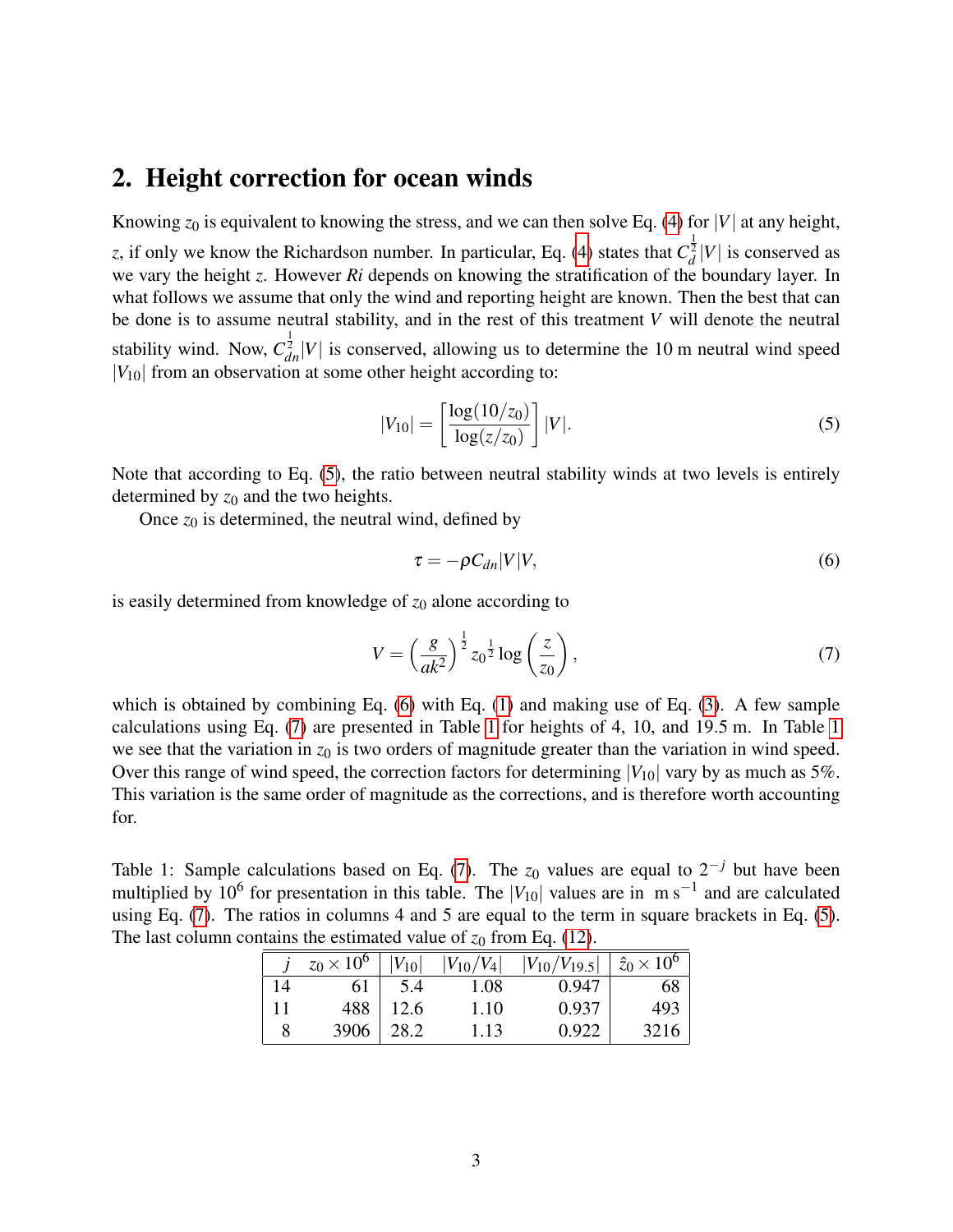### 3. Calculation of  $z_0$  under neutral conditions

To apply Eq. [\(5\)](#page-2-0) we still need to determine  $z_0$ . Here we demonstrate a simple approximation. The motivation is that under neutral conditions, for some fixed height, we expect wind speed, surface stress, and roughness height to all increase together. Differentiating Eq. [\(7\)](#page-2-2), we obtain

$$
\frac{d|V|}{dz_0} = \left(\frac{g}{ak^2}\right)^{\frac{1}{2}} z_0^{-\frac{1}{2}} \left[\frac{1}{2}\log\left(\frac{z}{z_0}\right) - 1\right].\tag{8}
$$

Thus  $d|V|/dz_0$  > 0 provided  $z > e^2z_0$ . This holds for wind speeds less than hurricane strength and heights of several meters or more. The suggestion then is that  $z_0$  should be a monotonically increasing function of  $|V|$ , and interpolation into a look-up table, or a simple fit to a set of exact values should work.

For this investigation it is convenient to define

<span id="page-3-2"></span>
$$
y = \log(z/z_0)
$$
 so that  $z_0 = ze^{-y}$ . (9)

Then the square of Eq. [\(7\)](#page-2-2) may be written as

<span id="page-3-1"></span>
$$
y^2 e^{-y} \equiv \gamma = \frac{ak^2}{gz} V^2. \tag{10}
$$

Usually we will know *V* and *z* and hence  $\gamma$  from Eq. [\(10\)](#page-3-1). From  $\gamma$  we then determine *y* and finally *z*<sup>0</sup> from Eq. [\(9\)](#page-3-2). To determine *y* from γ we tabulate or model *y* as a function of γ, based on data obtained by calculating  $\gamma$  from Eq. [\(10\)](#page-3-1) for different values of *y*. Note that the values of the regression coefficients determined below are independent of the value of *z* or any of the other parameters, including the Charnock constant *a*. However, to create a relevant sample of *y*values for fitting, we take  $z = 10$  m, and vary  $z_0$ . Below, as in Table [1,](#page-2-3) we take values of  $z_0$  evenly distributed in log space given by 2−*<sup>j</sup>* for integer values of *j*.

Figure [1a](#page-4-0) plots *y* as a function of  $log(y)$  for  $j = 0, \ldots, 30$ . Clearly a linear fit will work well over most the range of γ. This is not unexpected since according to Eq. [\(10\)](#page-3-1)  $log γ = -γ + 2log γ$ . As *j* increases,  $z_0$ ,  $|V_{10}|$ , and  $\gamma$  decrease, while *y* increases. For example, for  $j = 0$ ,  $z_0 = 1$  m and  $|V_{10}| = 134$  m s<sup>-1</sup>, while for *j* = 30,  $z_0 \approx 10^{-9}$  m and  $|V_{10}| = 0.04$  m s<sup>-1</sup>. Fitting points for *j* ≥ 6, corresponding to  $|V_{10}| \leq 40$  m s<sup>-1</sup> (where the extreme point included is marked by the vertical line in the plots) we find that

<span id="page-3-3"></span>
$$
y = c_0 + c_1 \log(\gamma) \tag{11}
$$

with  $c_0 = 3.7$  and  $c_1 = -1.165$ .

Combining Eq. [\(9\)](#page-3-2), Eq. [\(10\)](#page-3-1), and Eq. [\(11\)](#page-3-3), we obtain our estimate of  $z_0$ 

<span id="page-3-0"></span>
$$
\hat{z}_0 = z \exp[-(c_0 + c_1 \log[\gamma])] = z \exp[-(c_0 + c_1 \log[(ak^2 V^2)/(gz)])]. \tag{12}
$$

Figure [1b](#page-4-0) shows the error of the fit in log space. Values calculated using Eq. [\(12\)](#page-3-0) are shown in the last column of Table [1](#page-2-3) for the cases listed. The differences are not tiny, but when we recalculate the ratios of the wind speeds in columns 4 and 5 of the table, the results are nearly the same. Using the same precision as in the table, the values are the same except that the value for  $|V_{10}/V_{19.5}|$  is 0.923.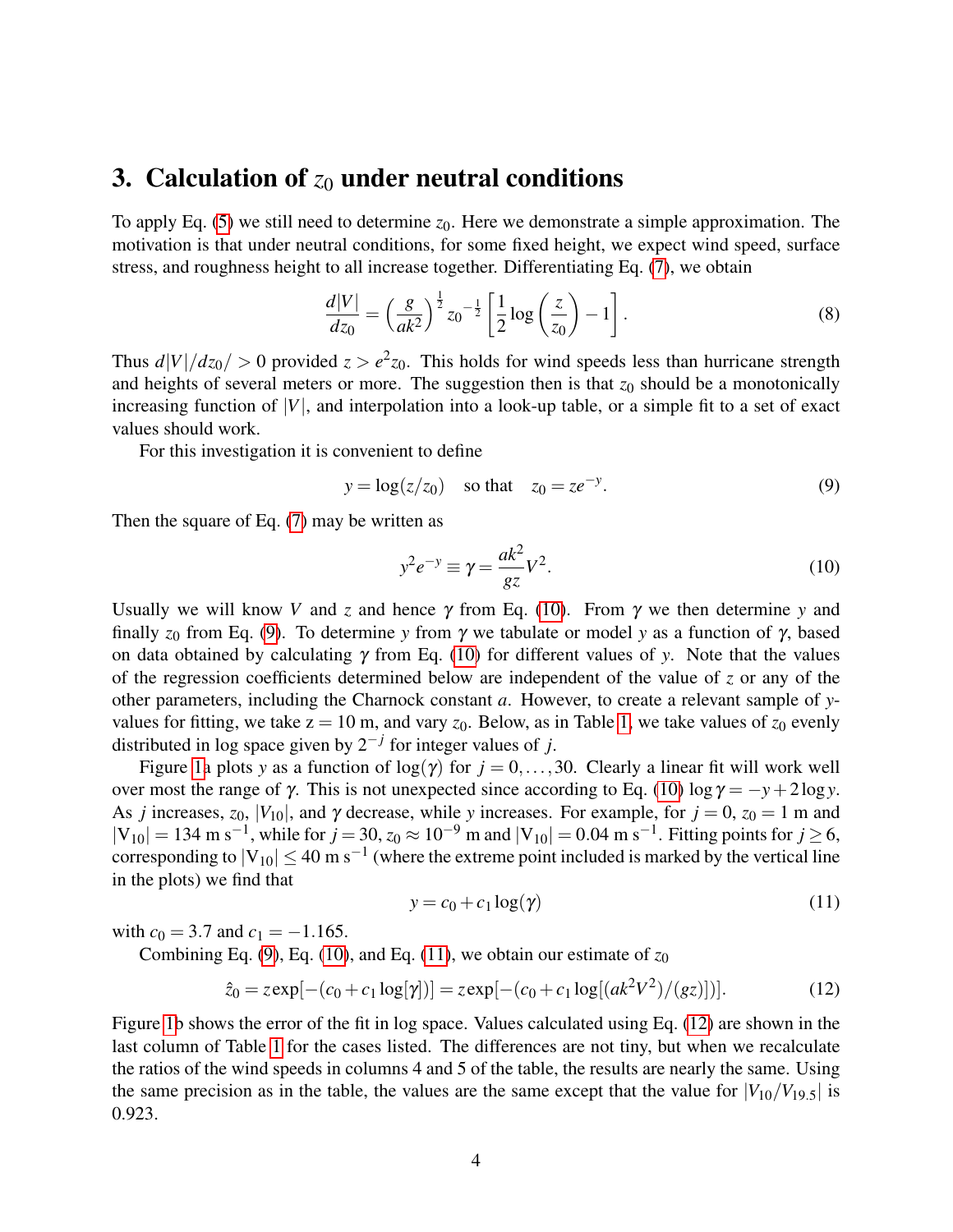<span id="page-4-0"></span>Figure 1: Fitting  $y = \log(z/z_0)$  as a function of  $\gamma = (ak^2/gz)V^2$ . (a) The linear fit to values of *y* and  $\log \gamma$  for  $j = 6, \ldots, 30$  is plotted as a dotted line. The data values are plotted as dots. (b) Log residuals for Eq. [\(12\)](#page-3-0) fit of *z*0. For this calculation we define the true values of *z*<sup>0</sup> and then *y*, γ and  $\hat{z}_0$  for the chosen value of *z* (10 m), using Eq. [\(9\)](#page-3-2) and Eq. [\(12\)](#page-3-0). The vertical lines identify  $j = 6$ .



## 4. Concluding remarks

An approximation for roughness height (Eq. [\(12\)](#page-3-0)) is given that is accurate for winds in the range of 1−30 m s−<sup>1</sup> , assuming neutral stability and neglecting effects of molecular viscosity. (Also, note that coherent structures in the atmospheric boundary layer are not explicitly included in the similarity theory employed here.) Values of  $z_0$  that vary with wind speed should be used in correcting ocean winds to a standard height. Typical corrections are in the range of 5-15%, so assuming a single value for  $z_0$  will incur errors of a few per cent. Our approximation is also an excellent initial estimate to begin a Newton iteration to determine the roughness height precisely, whether or not neutral stability is assumed.

In practice, the approximation derived here is adequate because errors due to other approximations and assumptions are graver. For example, observations and meta-data associated with ship reports are often limited: information required to estimate atmospheric boundary layer stability may be lacking, anemometer heights may be unknown or incorrect, and effects due to ship motion and flow anomalies due to superstructure may not be accounted for.